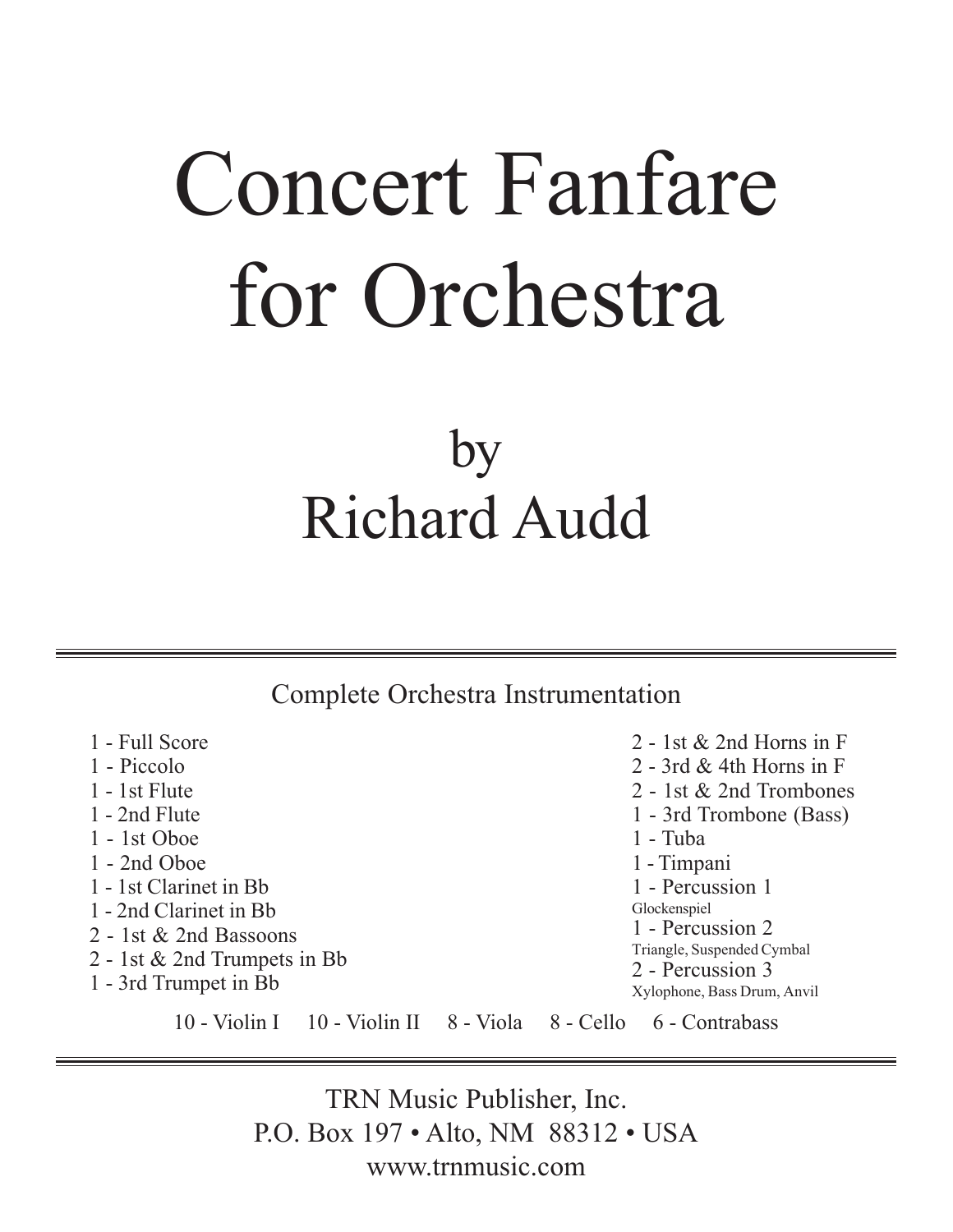#### **About the Composer - - -**



 Richard Audd is a Native American composer and a member of the Muscogee Creek tribe in Oklahoma. He is a native of Oklahoma, living most of his early years and attending school in Tulsa, Oklahoma. Richard attended Oklahoma Baptist University on composition and piano scholarships, receiving a Bachelor of Music Education degree in Instrumental Music in 1969. In 1969, Richard entered the Eastman School of Music, receiving a Master of Music Degree in Composition in 1971. While at Eastman, he studied with Samuel Adler and Warren Benson. He attended Eastman on a full opera coaching fellowship.

 After completing the musical score for a student documentary film at Eastman, Richard moved to Los Angeles, eventually becoming a much sought after and respected video tape editor and composer. Awards have included a Clio for music and graphics for "An ABC Special Presentation" in 1980 with music performed on an ARP 2600 synthesizer. In 1984, he produced a 3 hour music package for ON-TV, an early pay-per-view TV network.

 In 1991, he began actively experimenting with a new method for recording classical orchestral music using computers, existing software, and electro-acoustic instruments (synthesizers). He released two albums in 1993 and 1994 featuring the East Pacific Symphony, the complete electronic duplication of an 80 piece orchestra. Tracey West of NPR Radio said, "This stuff is Great!" In 1997, he won First Prize in the Creative Inspire Open Midi Contest for his "EarthDay," sponsored by Creative Labs. In 2002, he won First Prize in the Creative Labs Soundfont Contest for his "Concert Fanfare for Orchestra." Both contests were international in scope. In a 2004 interview, writer and Midi specialist, Ethan Winer, said, "Anyone who wants to do a credible job sequencing classical music should study this piece," referring to Richard's "EarthDay" piece.

 Richard currently lives in Shadow Hills, California. He is a member of The American Composers Forum, the First Nation Composers Initiative, Musician's Union Local #47 (Los Angeles), ASCAP, and The American Music Center. Other interests include reading, swimming, and snow skiing. Richard also collects (and enjoys) single malt scotches. More information may be obtrained by visiting his website at **www.rmamusic.com**.

#### **About the Music - - -**

 CFFO began its life as the trailer music for the film, "Fantastic Animation Festival," a 1977 theatrical compilation of classic and award-winning animated shorts such as "Bambi Meets Godzilla." The first 30 seconds of the Fanfare were used as the opening title sequence for the film. Richard also scored what is called the "wrap-around" music for the rest of the film. In 1992, Richard revisited the work and rescored it for full orchestra, rather than a small studio orchestra. In 2002, the Fanfare was awarded First Prize in the Creative Labs Soundfont contest for composition and use of soundfonts to create the music. All prizes awarded to Richard were donated to the Tujunga High School music department in Tujunga, California.

 *Concert Fanfare for Orchestra* has been recorded by Robert Winston and the Kiev Philharmonic for inclusion in Volume 10 of Masterworks of the New Era from ERM*Media.* The CD will be released in early 2007.

#### **Rehearsal Notes - - -**

*Concert Fanfare for Orchestra's* rehearsal and performance is fairly straight forward. The tempo is consistent throughout at mm=120 in the quarter-note based sections and mm=120 in the dotted-quarter note sections. Since the music was originally scored to picture, there are noticeable accents occurring off the primary beats (for the original purpose of hitting visual cues). There are no implied accelerandos or ritards.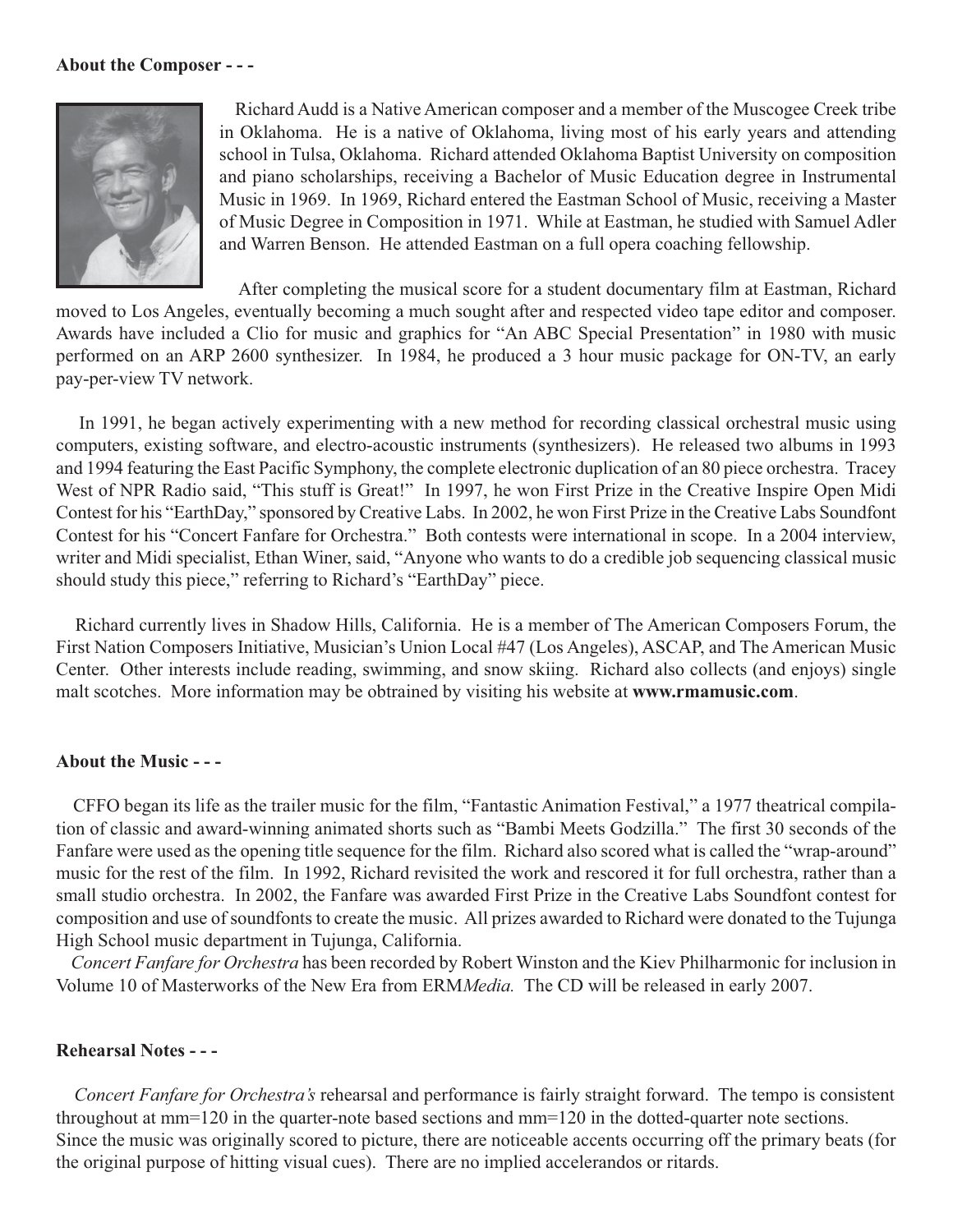### Concert Fanfare for Orchestra



TRN2006-AU1

Copyright © MMVI by TRN MUSIC PUBLISHER, INC. All Rights Reserved. Printed in U. S. A. International Copyright Secured.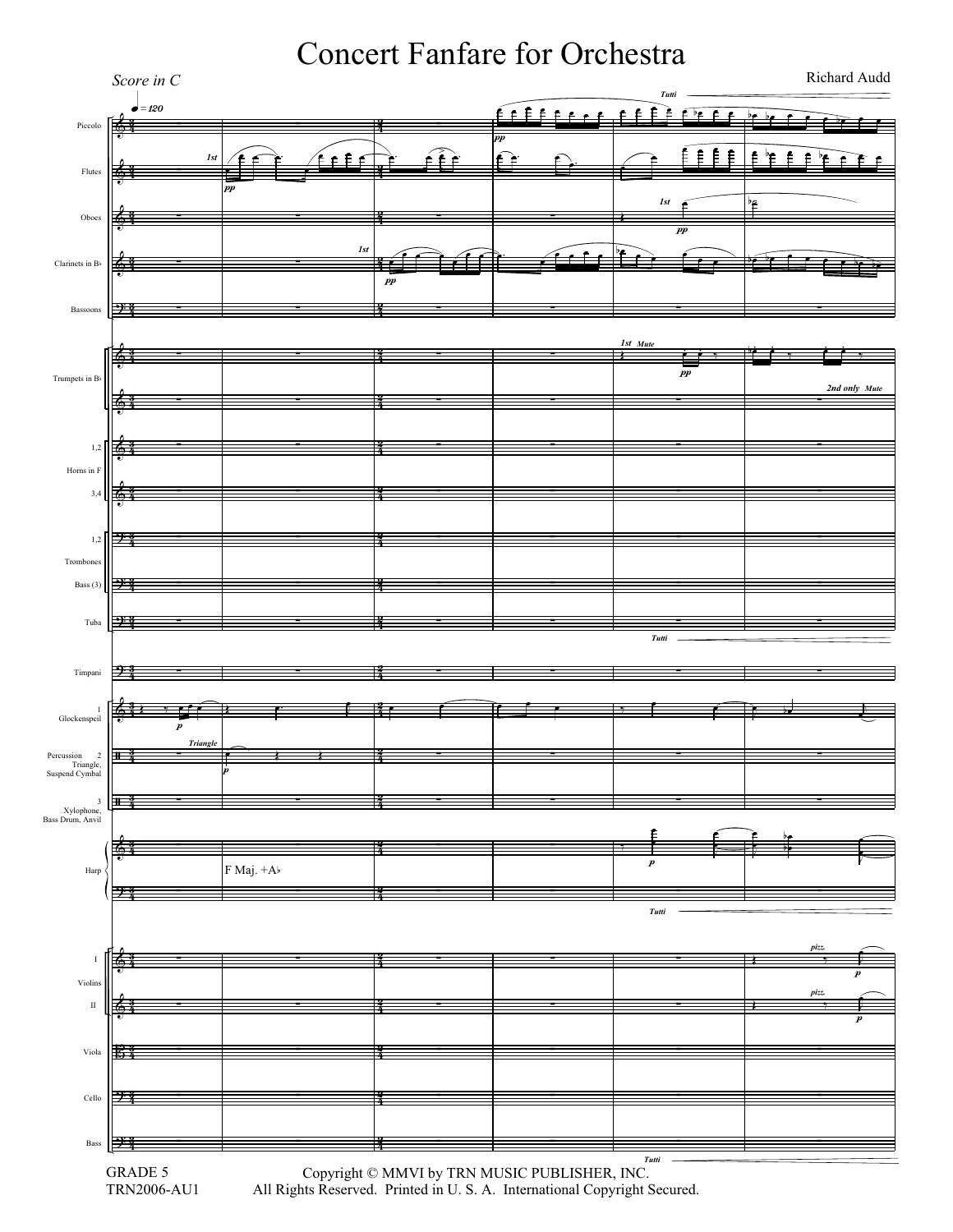

 $\overline{4}$